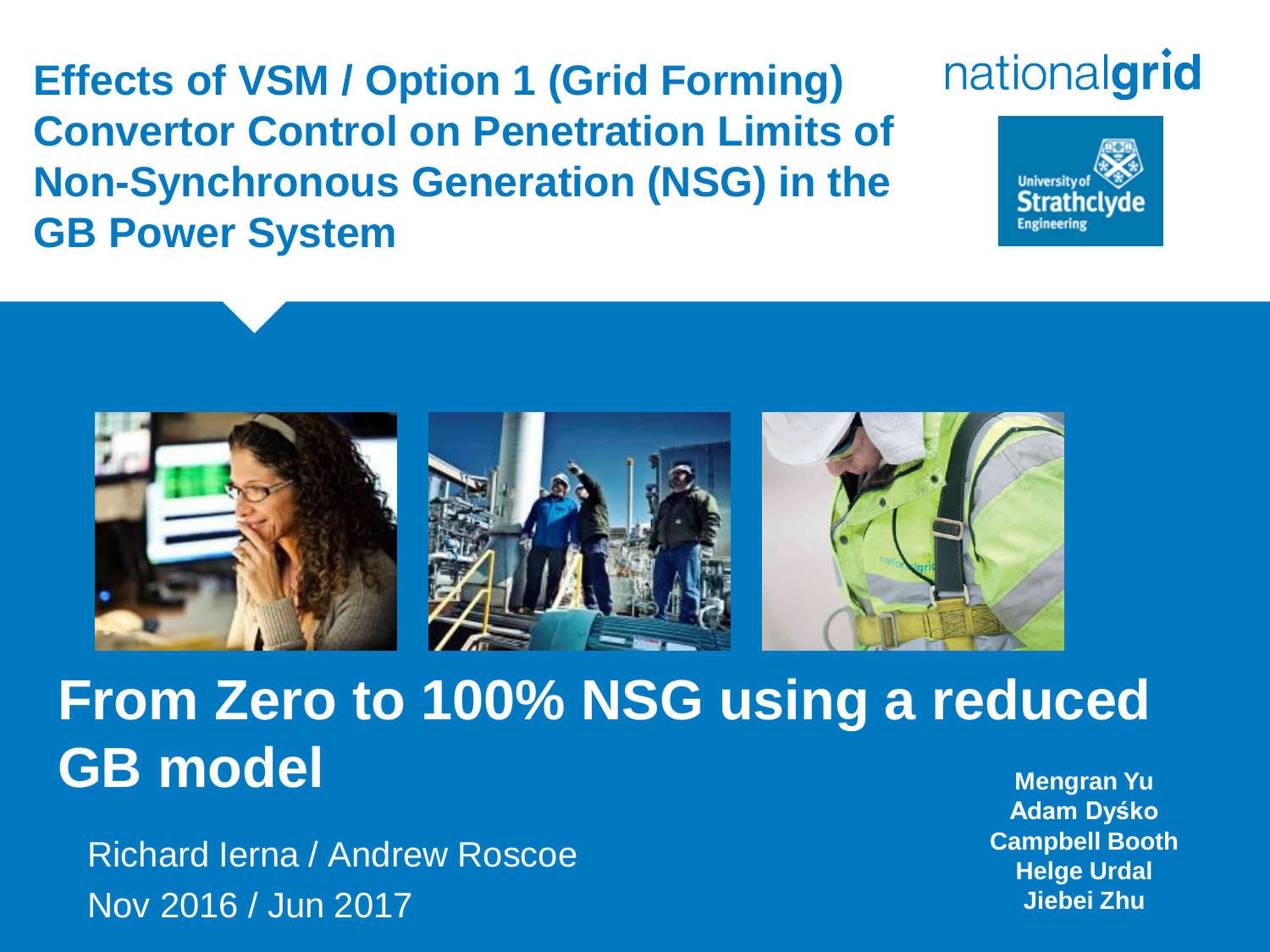# **Agenda (35 Minutes Total)**

- **Future of the GB Network and Anticipated Issues**
- **Project History and Development of Ideas**
- Overview of the Models and Techniques Used
	- **Infinite Bus Model**
	- 36 Node GB Model
- Technical Requirements for Grid Code
	- Fault Ride Through Work Group GC0048 & GC100
	- **Other Requirements**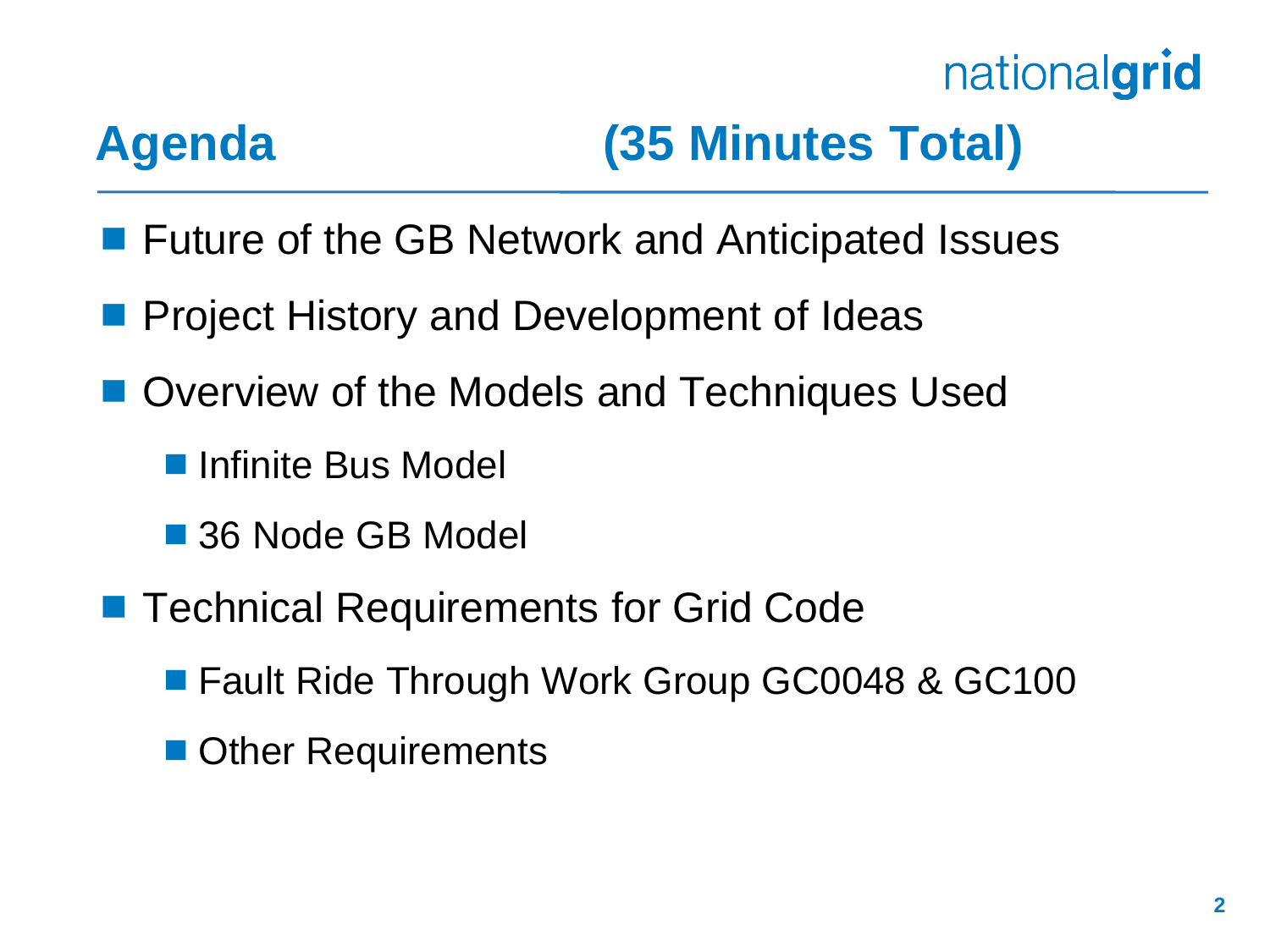## **High Convertor Penetration - Options**

**With current technology/models, the system may become unstable when more than 65% of generation is Non-Synchronous**

**Key** For the FES 2Degrees, Consumer Power and Slow Progression scenarios, it is currently forecast this level could be exceeded for 800-1800Hrs p.a. in 2023/24 and for 2100- 2750Hrs p.a.in 2026/27.

|                                                      |                       |              | Stability/Ref)<br>/Power<br>Torque, | Collapse<br>Voltage | Osc.<br>Sub-Sync<br>Compitable | Stability  | Modelling  | evel                           | Volts<br>Over<br>$\ddot{=}$ | Imbalance<br>$\infty$ | System                   | Doesn't<br><b>Resolve</b><br><b>No</b><br><b>Issue</b><br>P<br>Potential<br><b>Improves</b><br><b>Resolves</b><br>Yes<br><b>Issue</b> |  |
|------------------------------------------------------|-----------------------|--------------|-------------------------------------|---------------------|--------------------------------|------------|------------|--------------------------------|-----------------------------|-----------------------|--------------------------|---------------------------------------------------------------------------------------------------------------------------------------|--|
| <b>Solution</b>                                      | <b>Estimated Cost</b> | <b>RoCoF</b> | <b>Woltage</b><br>Sync              | Prevent             | event<br>SG<br>ΣÉ              | Freq<br>Ξ  | RMS        | $\frac{1}{2}$<br>$\sigma$<br>ட | ത<br>ш<br>Post              | Harmonic              | Level<br><b>Maturity</b> | <b>Notes</b>                                                                                                                          |  |
| <b>Constrain</b><br><b>Asyncronous</b><br>Generation | <b>Hgh</b>            |              | <b>Yes</b>                          | Yes                 | <b>Yes</b>                     | <b>Yes</b> | <b>Yes</b> | <b>Yes</b>                     | <b>Yes</b>                  | Yes                   | Proven                   | These technologies<br>are or have the<br>potential to be Grid<br>Forming / Option 1                                                   |  |
| <b>Syncronous</b><br><b>Compensation</b>             | <b>High</b>           |              | <b>Yes</b>                          | Yes                 | Yes                            | Yes        | <b>Yes</b> | <b>Yes</b>                     | <b>Yes</b>                  | Yes                   | Proven                   |                                                                                                                                       |  |
| <b>VSM</b>                                           | <b>Medium</b>         | <b>Yes</b>   | <b>Yes</b>                          | <b>Yes</b>          | <b>Yes</b>                     | Yes        | <b>Yes</b> | <b>Yes</b>                     | <b>Yes</b>                  | P                     | <b>Modelled</b>          |                                                                                                                                       |  |
| <b>VSMOH</b>                                         | Low                   | <b>No</b>    | <b>Yes</b>                          | <b>Yes</b>          | No.                            | P          | P.         | P                              | <b>Yes</b>                  | P                     | <b>Modelled</b>          | Has the potential to                                                                                                                  |  |
| Synthetic Inertia                                    | <b>Medium</b>         | <b>Yes</b>   | No.                                 | No.                 | P                              | <b>No</b>  | No.        | <b>No</b>                      | <b>No</b>                   | <b>No</b>             | <b>Modelled</b>          | contribute but relies                                                                                                                 |  |
| Other NG Projects                                    | Low                   | <b>Yes</b>   | P                                   | <b>Yes</b>          | No.                            | <b>No</b>  | No.        | P                              | P                           | <b>No</b>             |                          | <b>Theoretical on the above Solutions</b>                                                                                             |  |
|                                                      |                       |              |                                     |                     |                                |            |            |                                |                             |                       |                          |                                                                                                                                       |  |

**Timescale (Based on work by SOF team)**

Now 2019 2019 Now 2020 Now Now 2025 2025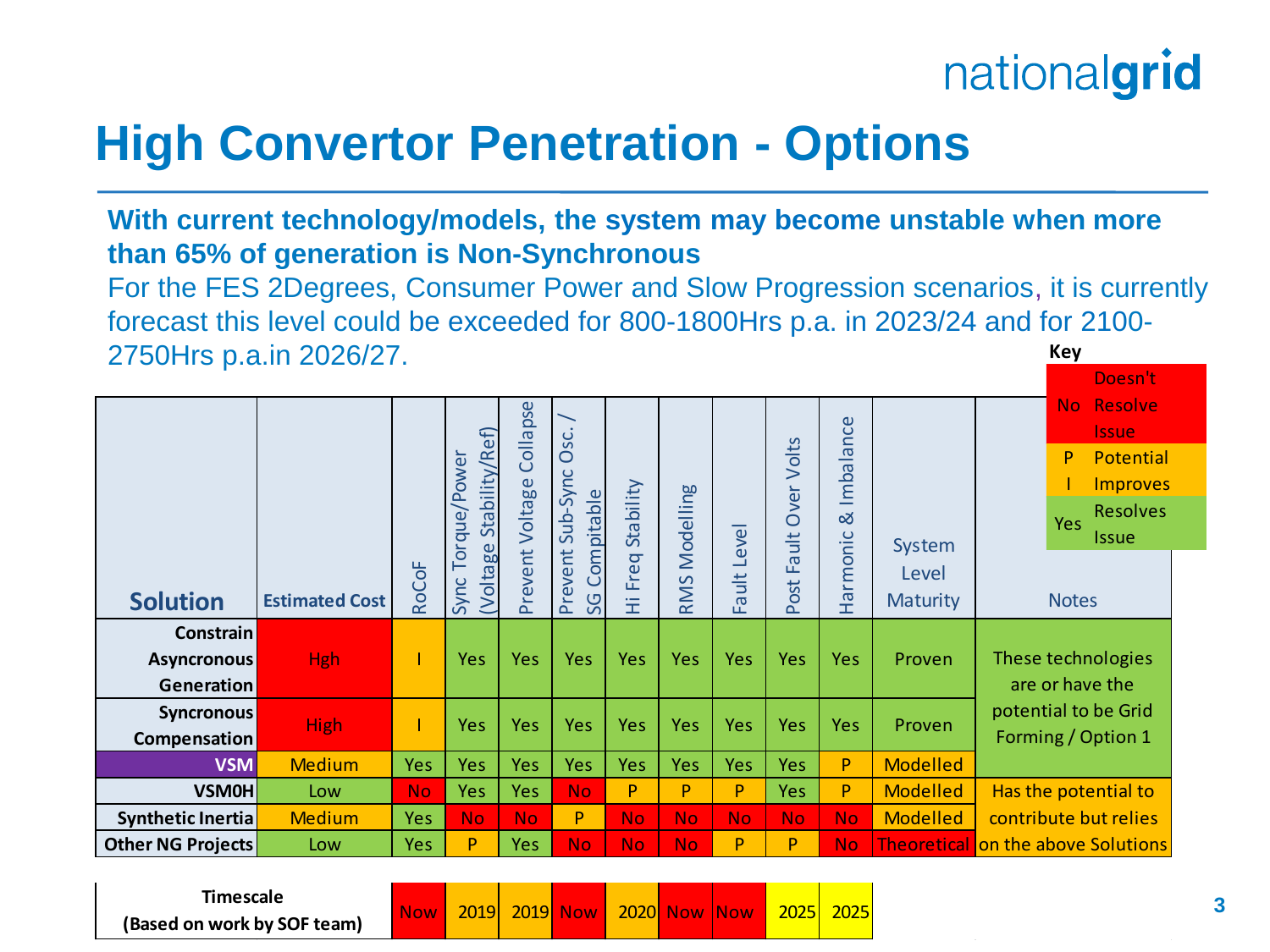# **2013 Studies – Only 9/26 high NSG scenarios ok**

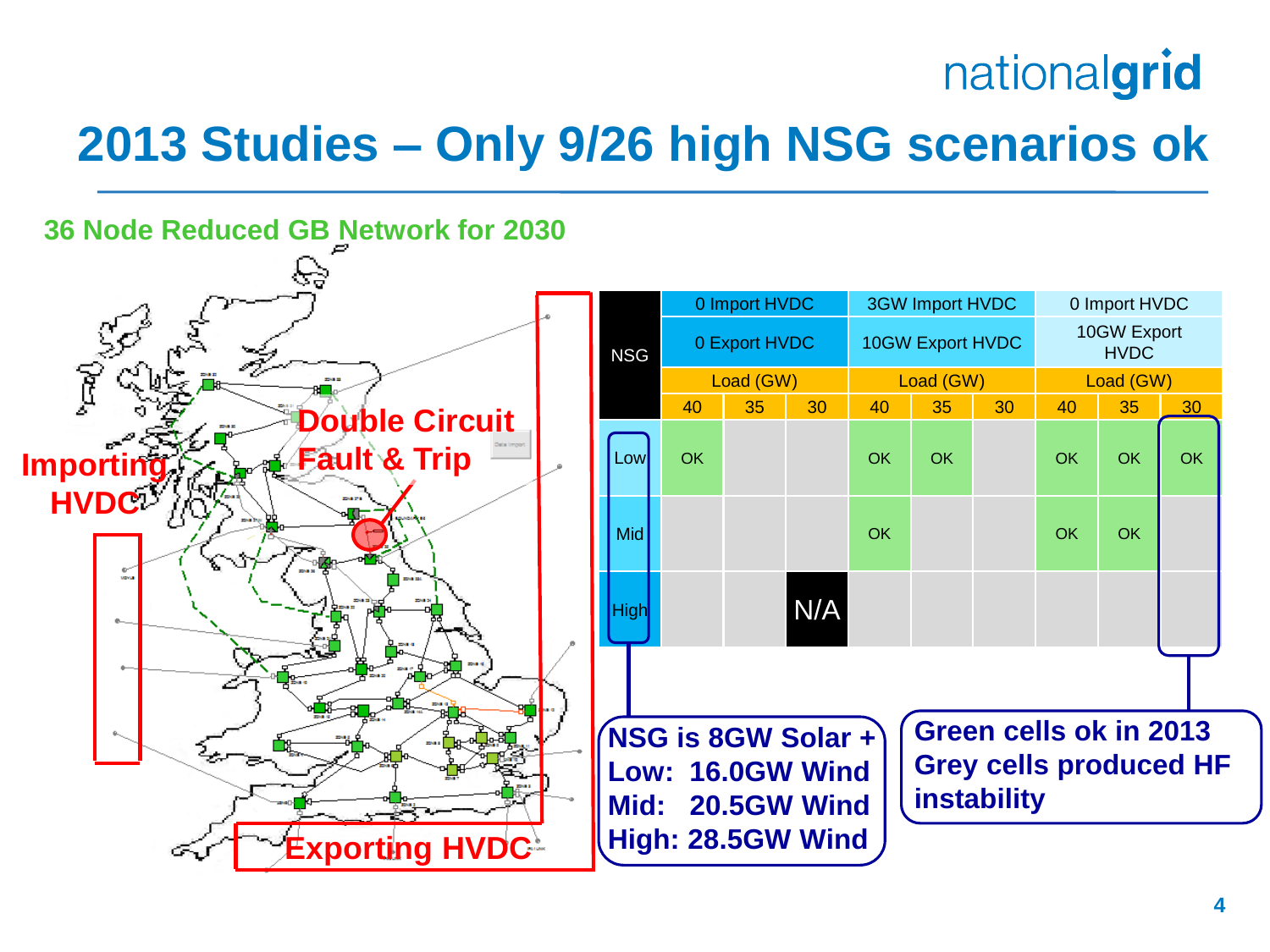### **2013 Results**

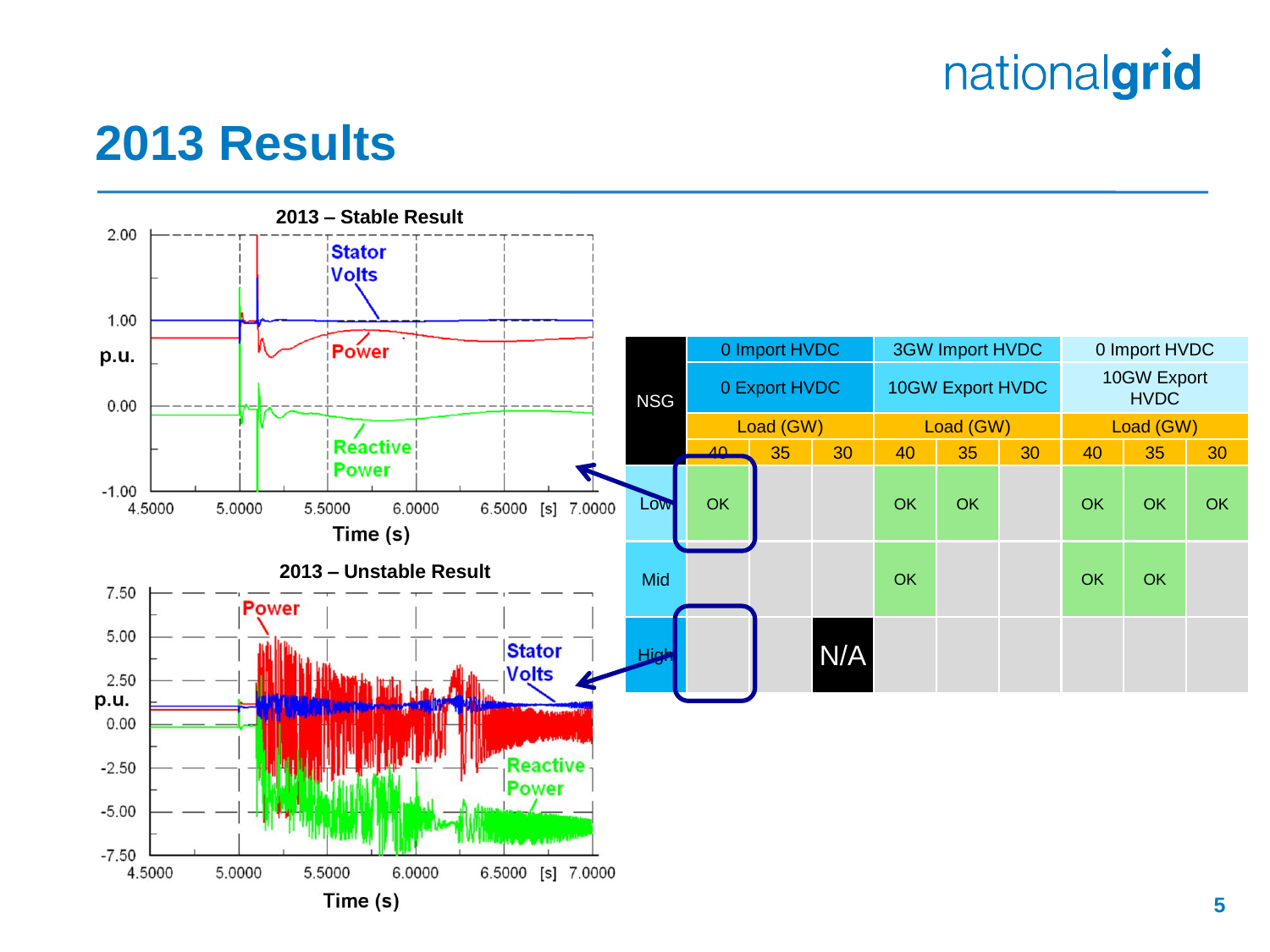# **Step 1 – Add Synthetic Inertia (SEBIR)**

#### **Anticipated Outcome:**

**Improves RoCoF**

- **A – Solves the problem**
- **B – Higher % NSG before instability occurs**
- **C – Has no effect**

#### **Actual Outcome:**

**Improves RoCoF**

#### **D – Makes the system more unstable in some circumstance**

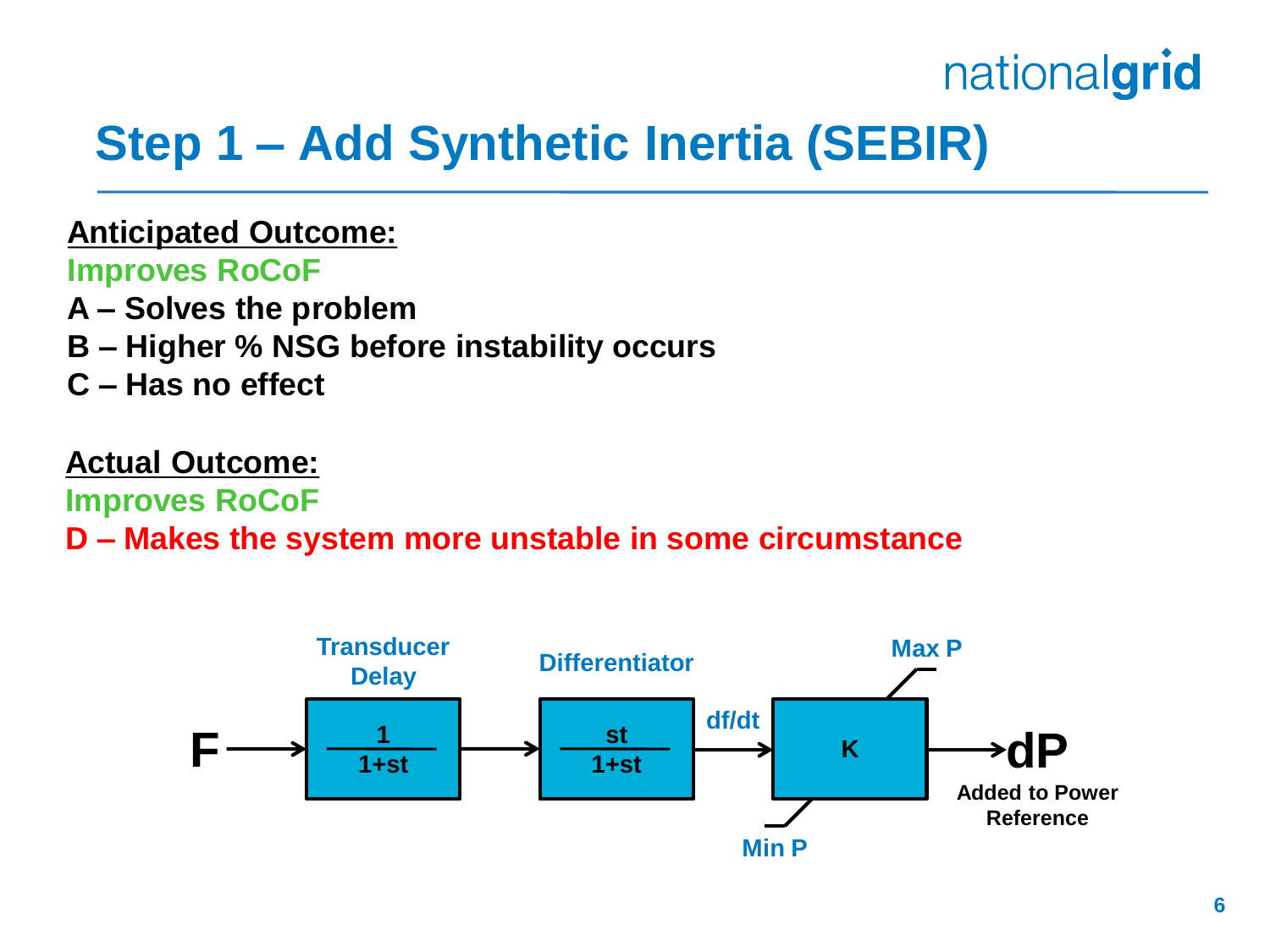### nationalgrid **Step 2 – Implement Virtual Synchronous Machine Zero Inertia (VSM0H)**



**MATLAB Model used to evaluate VSM0H stability limit**

**Commonly used in Marine Industry & Micro Grids Provides stable control & 100% NSG possible Voltage Source Convertor with no PLL Droop Frequency and Voltage Control**

*For 100% Convertor Network with zero inertia, a load step change results in a frequency change which occurs in one AC cycle (assuming BOXCAR measurements taken over one cycle)*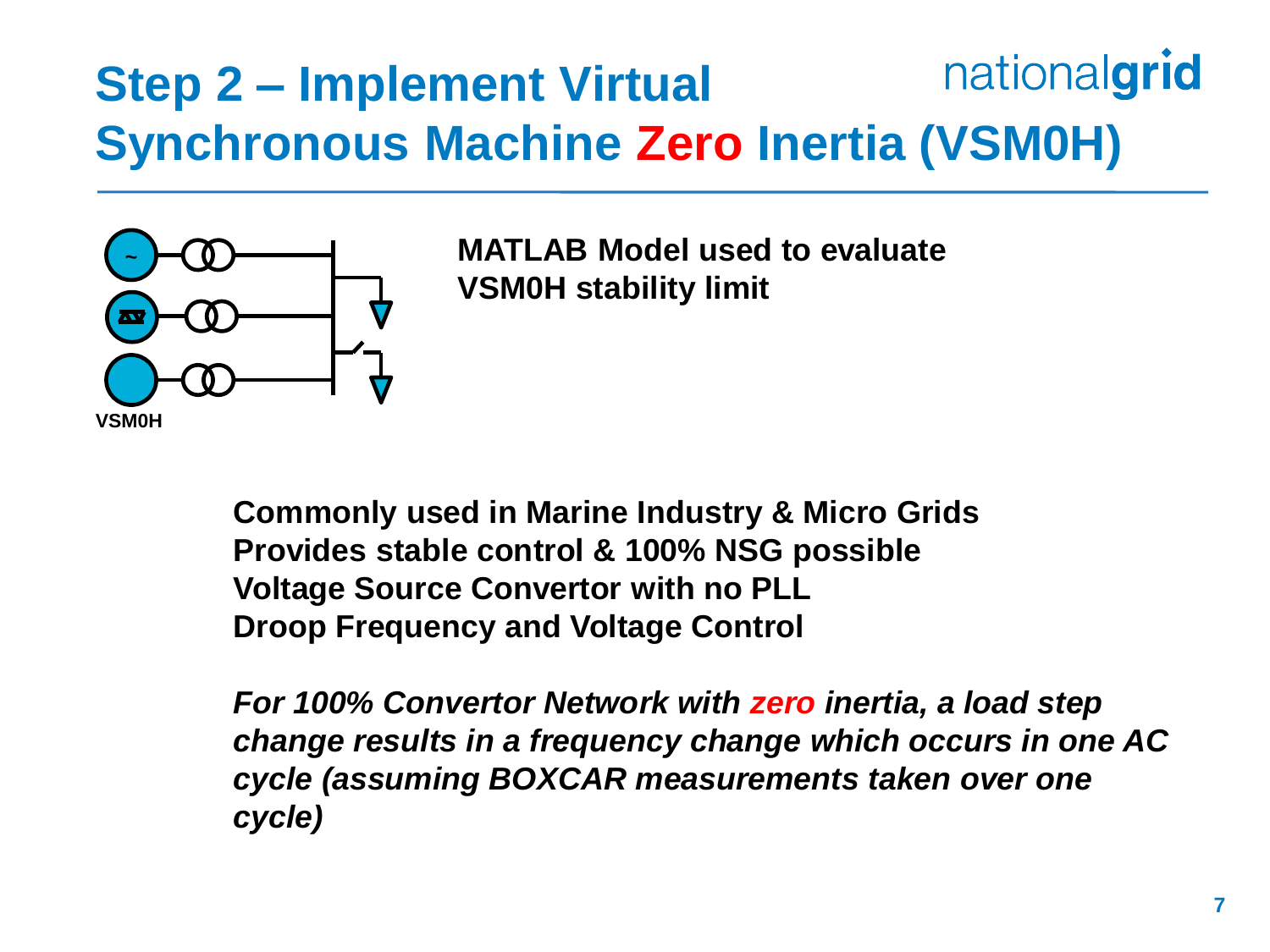# **Step 3 – Implement Virtual Synchronous Machine (VSM)**

### **Both VSM & VSM0H use similar output stages**



#### 3 Phase VSM / VSM0H Output Stage

### **Changes for VSM**

- **1. Simulate inertia**
- **2. Reduce the bandwidth of F and V to 5Hz**

#### **Advantages (main)**

- **1. Contributes to RoCoF**
- **2. Compatible with SG**
- **3. Reduced interaction and HF instability risks**
- **4. Can be modelled in RMS system studies**

#### **Disadvantages**

- **1. Requires additional energy**
- **2. Possibility of traditional power system instability**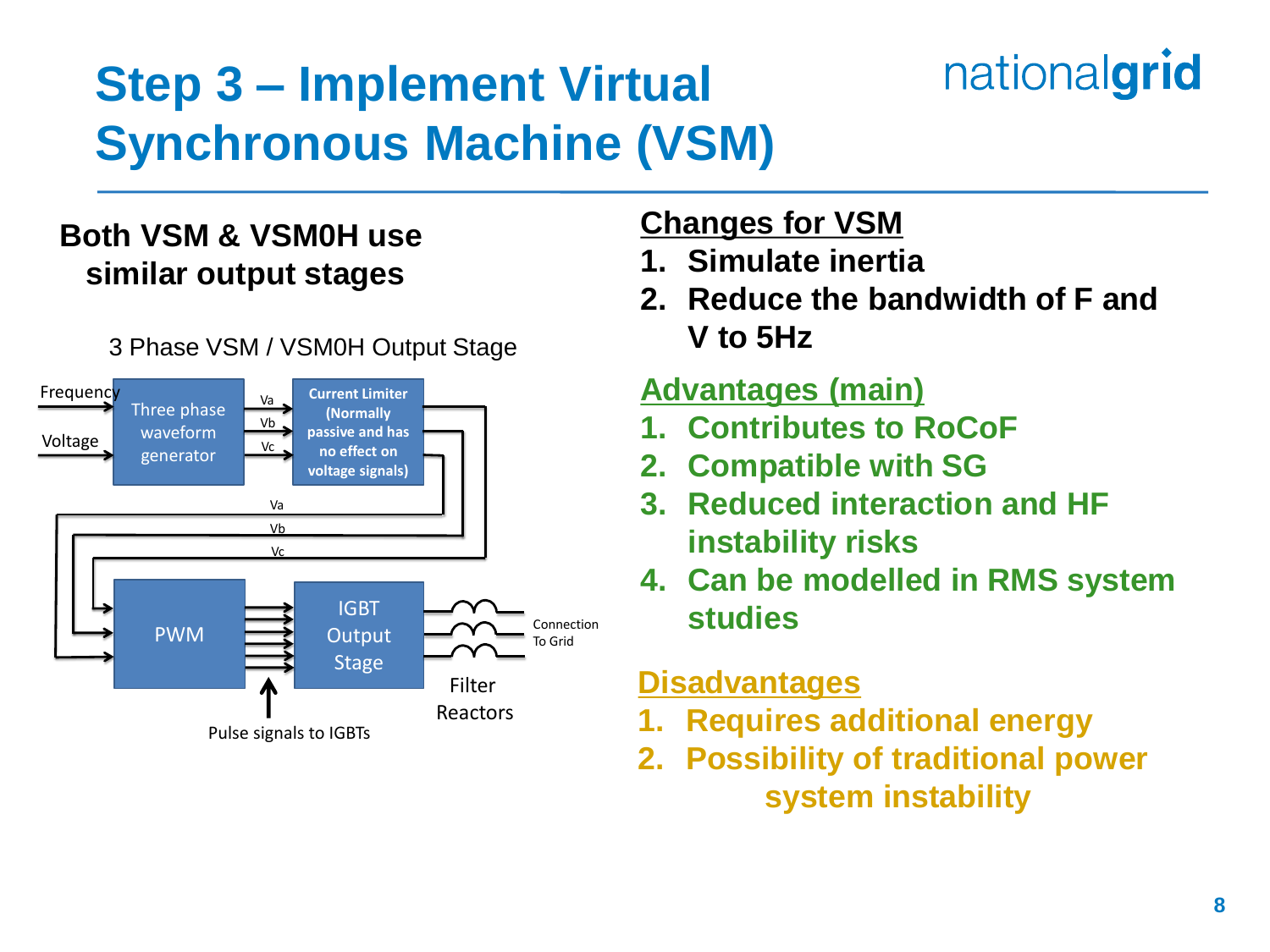### nationalgrid **Step 4 / 5 – Implement VSC in the GB Model / Build an Infinite Bus Model**

- Step 4 Change some convertors in the 36 node model to VSC without dynamic controls
	- **Fixed the problem with high frequency instability**
	- However this isn't really representative as its equivalent to connecting an infinite bus at multiple point through out the model
- Step 5 Build a small M/C model and prove it swings / behaves like a synchronous machine model
	- This established that it was possible to model a voltage source convertor which behaved like a synchronous machine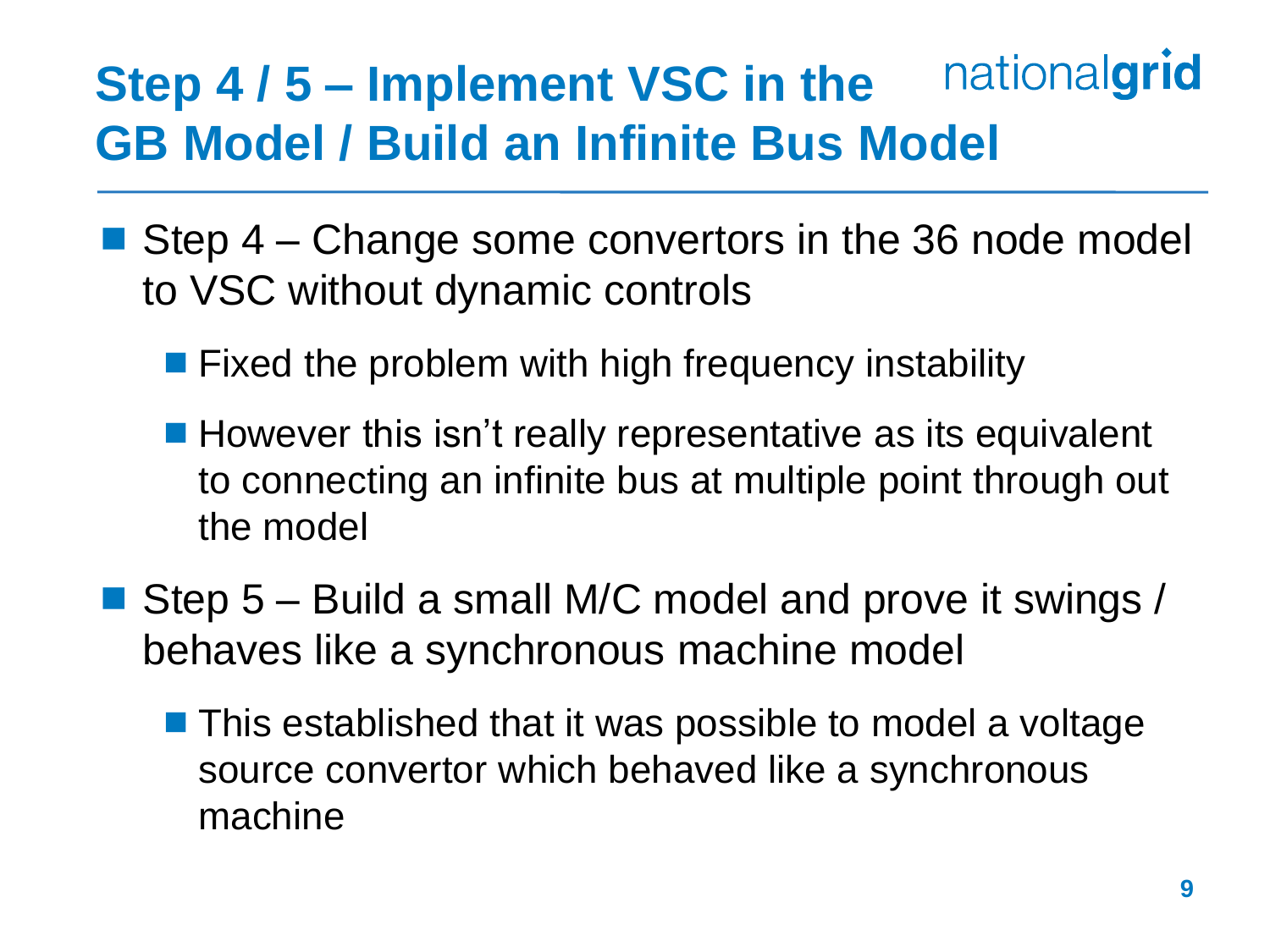# **Key Features of the Option 1 Convertor Controller**

- Similar voltage step response
- Without dynamic breaking, swings like SG.
- Can it ride through 500ms Distribution Faults?
- **Provides inertial response to df/dt**
- Similar frequency sweep characteristic
- **Provides immediate energy input without needing to** measure changes in volts, power or reactive power

nationalgrid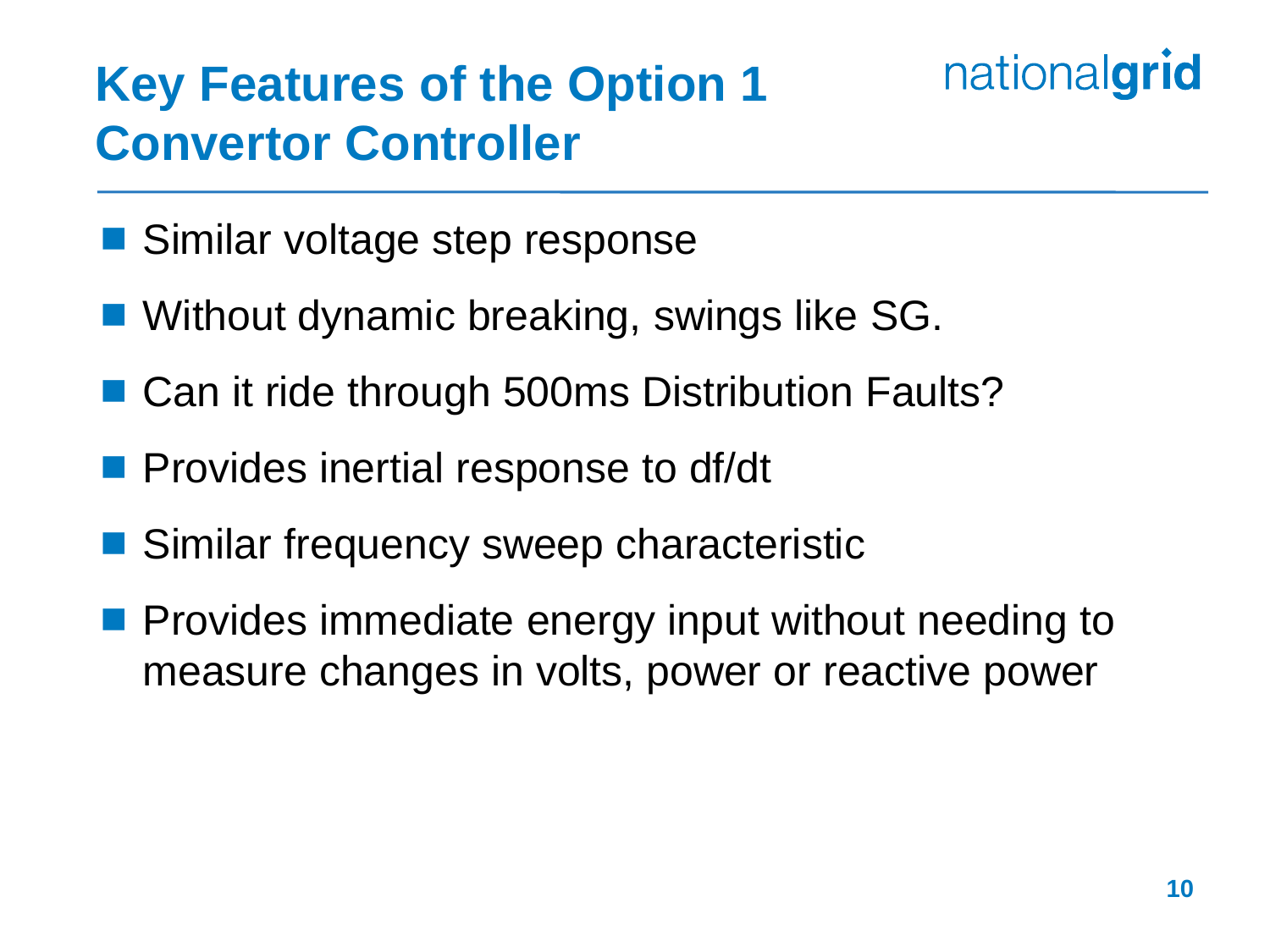# **Step 6 – Put the VSM model into the 36 Node Network**

### ■ Demonstrate Option 1 (VSM / GF):

- Stabilises the system
- **That convertors can temporarily come out of VSM mode** under overload conditions
- Network impedances limit the effect of VSM overload propagating across the network and therefore
- Supports RoCoF & LFDD Relays
- **The above provides Network Operators the potential to** manage the key differences between Option 1 (VSM / GF) and conventional synchronous machines using RMS models.

nationalgrid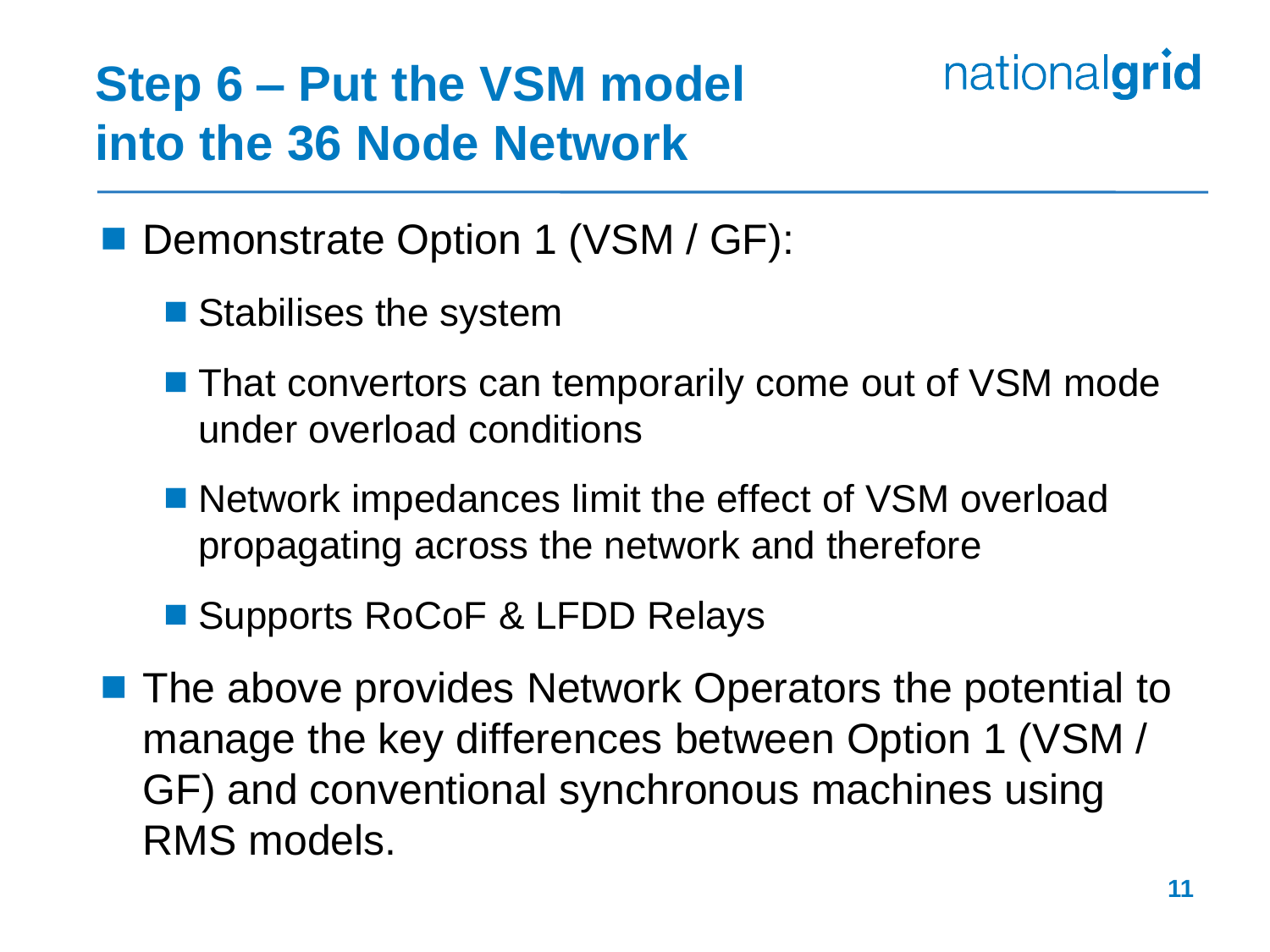# **2016 Studies – All high NSG scenarios stable**



#### **With VSM all scenarios are stable & 100% NSG is possible**

|             |           | 0 Import HVDC |            |       | <b>3GW Import HVDC</b>  |            | 0 Import HVDC              |                  |            |  |
|-------------|-----------|---------------|------------|-------|-------------------------|------------|----------------------------|------------------|------------|--|
| <b>NSG</b>  |           | 0 Export HVDC |            |       | <b>10GW Export HVDC</b> |            | 10GW Export<br><b>HVDC</b> |                  |            |  |
|             |           | Load (GW)     |            |       | Load (GW)               |            | Load (GW)                  |                  |            |  |
|             | 40        | 35            | 30         | 40    | 35                      | 30         | 40                         | 35               | 30         |  |
| Lowl        | 1%        | 10%<br>25%    | 10%<br>25% | $1\%$ | 1%                      | 10%        | 1%                         | 1%<br>15%        | $1\%$      |  |
|             | 60%       | 69%           | 80%        | 54%   | 60%                     | 68%        | 48%                        | 53%              | 60%        |  |
| <b>Mid</b>  | 5%<br>25% | 5%            | 10%        | 1%    | 10%<br>25%              | 10%        | $1\%$                      | 1%<br><b>20%</b> | 10%        |  |
|             | 73%       | 83%           | 97%        | 64%   | 71%                     | 80%        | 58%                        | 64%              | 73%        |  |
| <b>High</b> | 15%       | 20%<br>30%    | N/A        | 10%   | 10%                     | 15%<br>35% | 10%<br>25%                 | 10%              | 10%<br>30% |  |
|             | 97%       | 103%          |            | 80%   | 89%                     | 100%       | 74%                        | 82%              | 93%        |  |

**NSG is 8GW Solar + Low: 16.0GW Wind Mid: 20.5GW Wind High: 28.5GW Wind**

**12 Green cells ok in 2013 All cells now ok with VSM % of NSG which is VSM 10% VSM for stability 30% VSM for low noise 93% NSG (7%SG)**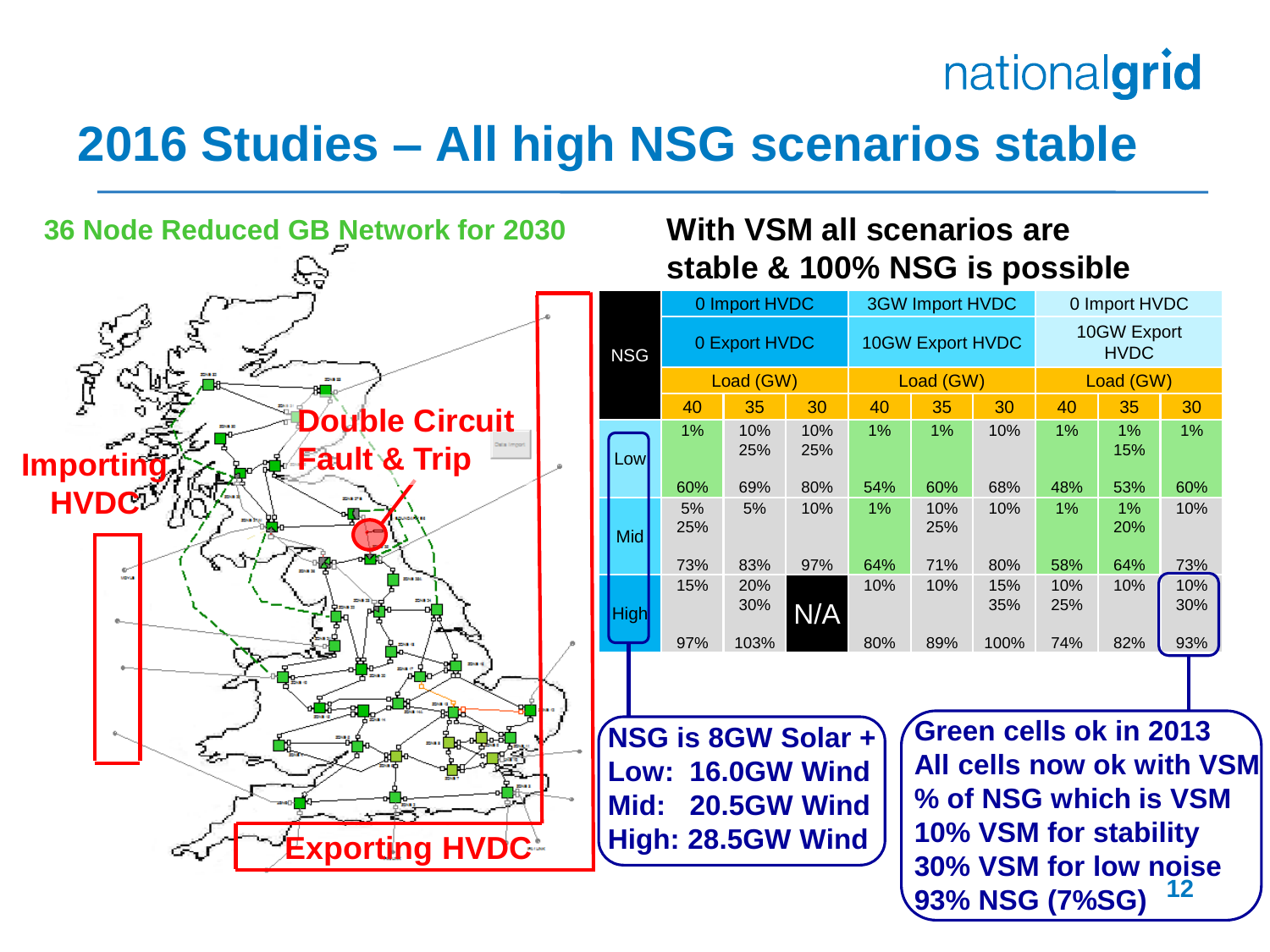

### **Typical results from 2016 studies**

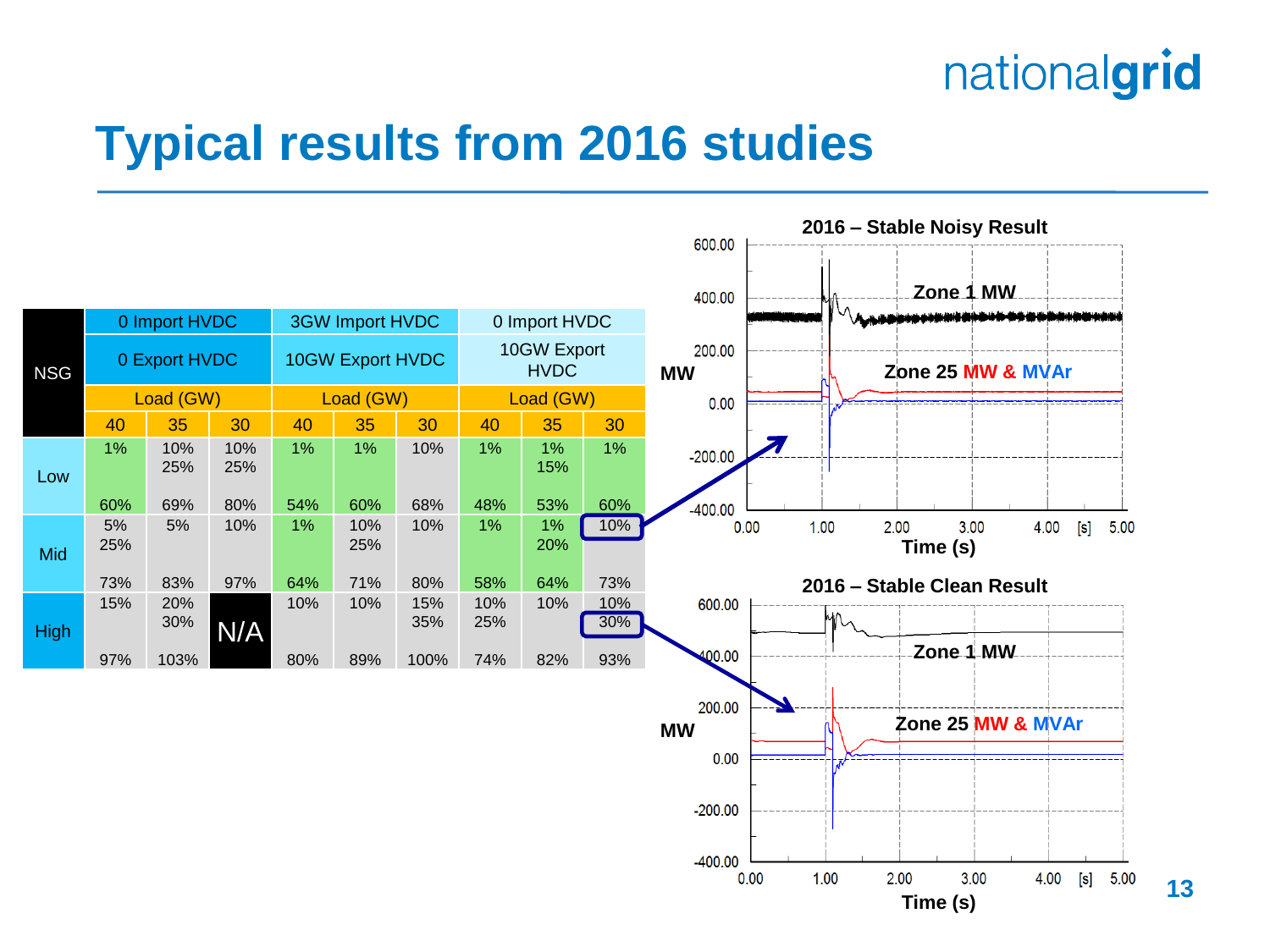### **1600MW Trip at 97% NSG with 30GW of Load**

 $-0.50$  $0.00$ 

 $0.50$ 





**Time (s)**

1.50

 $2.00$ 

 $[s] \centering% \includegraphics[width=0.9\columnwidth]{figures/fig_0a}% \includegraphics[width=0.9\columnwidth]{figures/fig_0b}% \includegraphics[width=0.9\columnwidth]{figures/fig_0b}% \includegraphics[width=0.9\columnwidth]{figures/fig_0b}% \includegraphics[width=0.9\columnwidth]{figures/fig_0b}% \includegraphics[width=0.9\columnwidth]{figures/fig_0b}% \includegraphics[width=0.9\columnwidth]{figures/fig_0b}% \includegraphics[width=0.9\columnwidth]{figures/fig_0b}% \includegraphics[width=0.9\columnwidth]{figures/fig_0b}% \includegraphics[width=0.9\columnwidth]{figures/fig_0b}% \includegraphics[width=0.9\columnwidth]{figures$ 

2.50

 $1.00$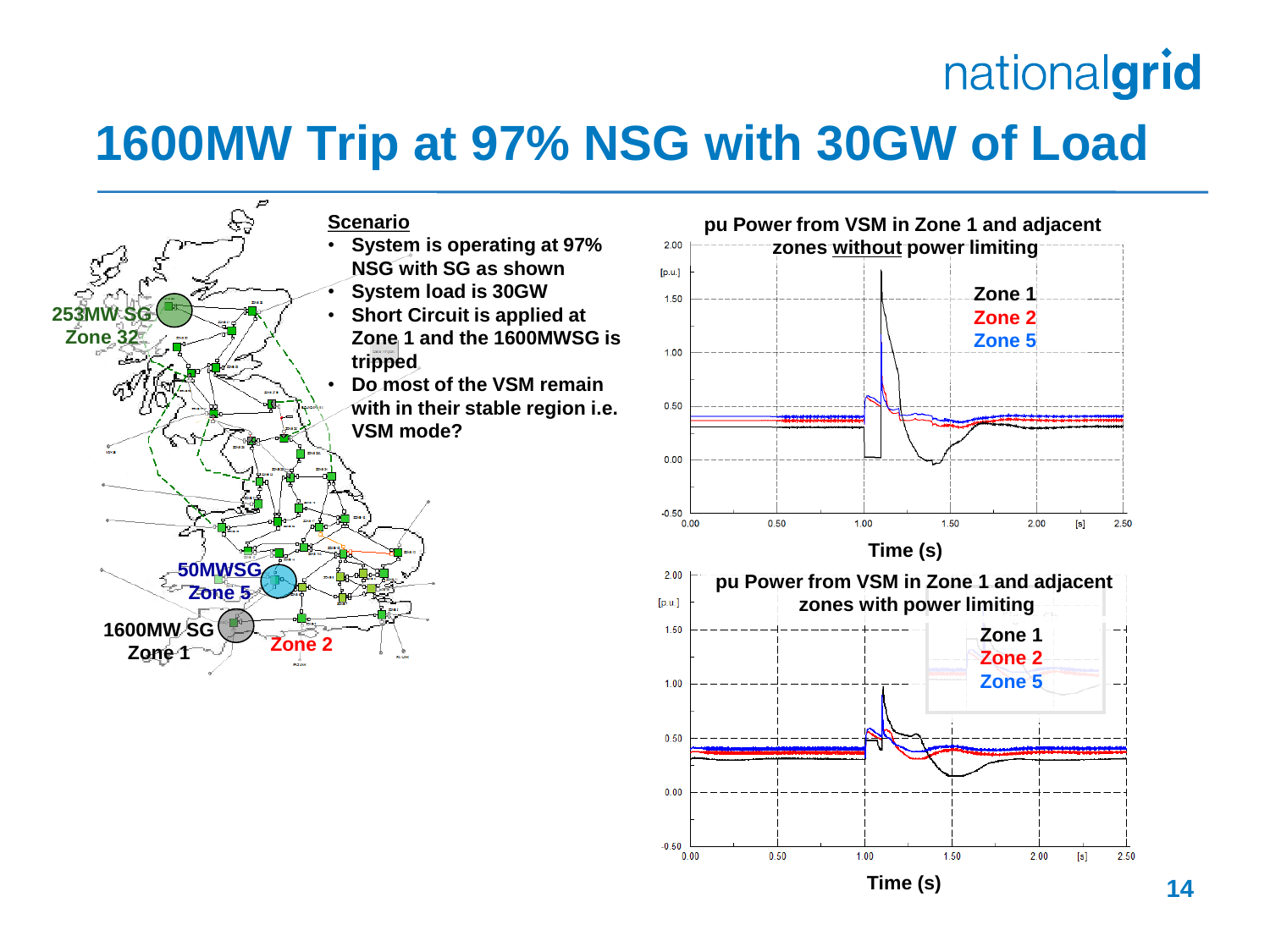# **System Islanding at 93% NSG with 40GW load**

### **CC.6.3.7 and CP.A.3.6**



#### **Scenario**

- **System is operating at 93% NSG**
- **System load is 40GW**
- **Short circuit is applied to AC interconnection**
- **Loss of AC interconnection between exporting Area 1 and importing Area 2**
- **Does LFDD work?**



### **Area pu Power from VSM (all zones) with power limiting**

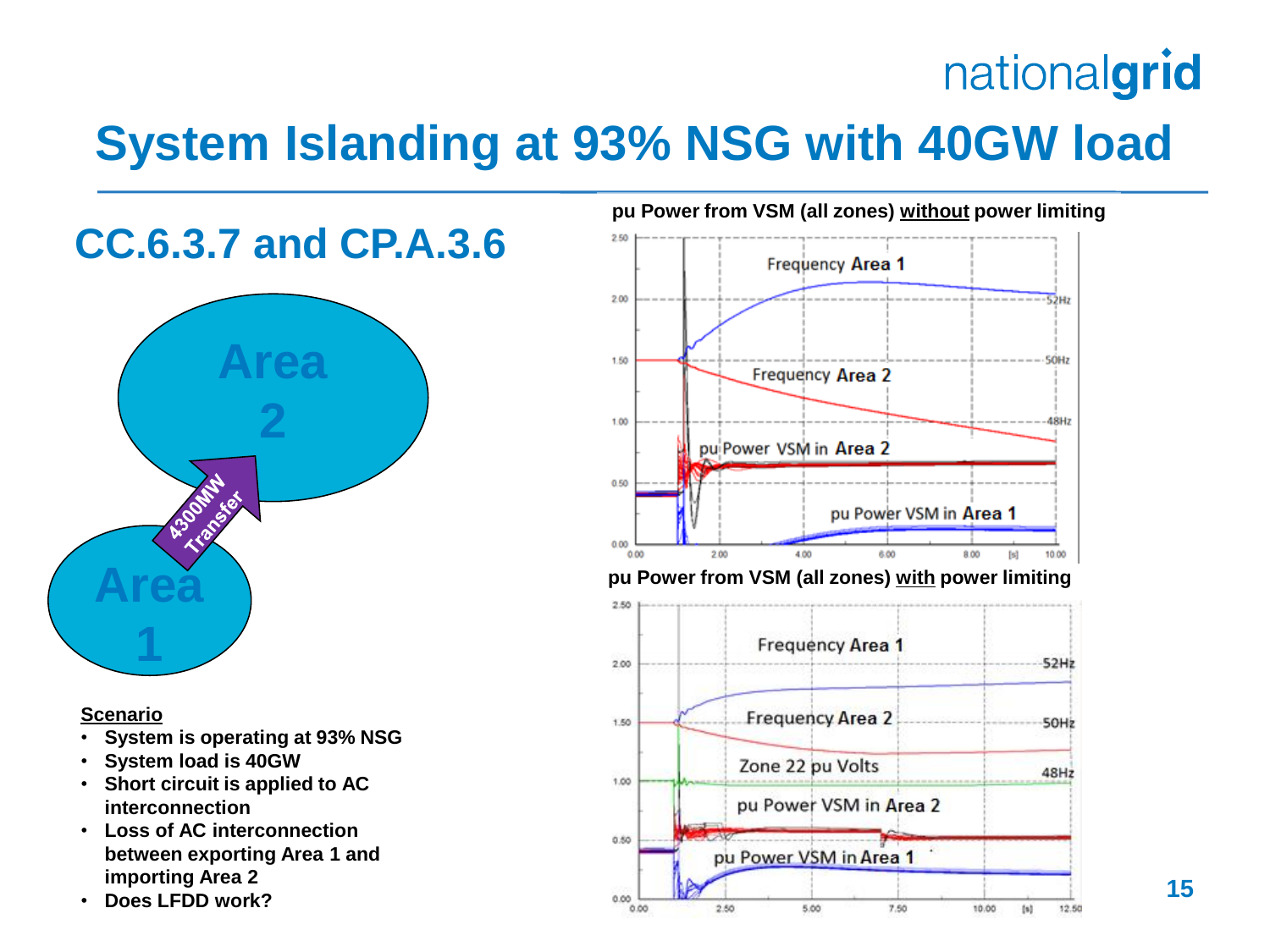### nationalgrid **Requirement Proposal for Option 1 (Grid Forming Convertors - Initial Thoughts)**

#### **Steady State Capability**

- **+0.95 Lead/Lag at 100% Rated Power**
- **Red region applicable to storage and HVDC only**
- **Many requirements in this region taking from existing Class 1 requirements**

#### **Extended Capability**

- **Available for 20Secs**
- **Harmonics & Imbalance as GBGC CC6.1.5, CC6.1.6 & CC6.1.7**
- **1.33pu Rated Power (33% on rated power > current operating point)**
- **1.5pu current (on rated MW)**



**Please Note:** Values (e.g. 1.33pu) quoted in these or the following slides are based on the preliminary studies presented here but maybe subject to change if further studies indicate changes are required.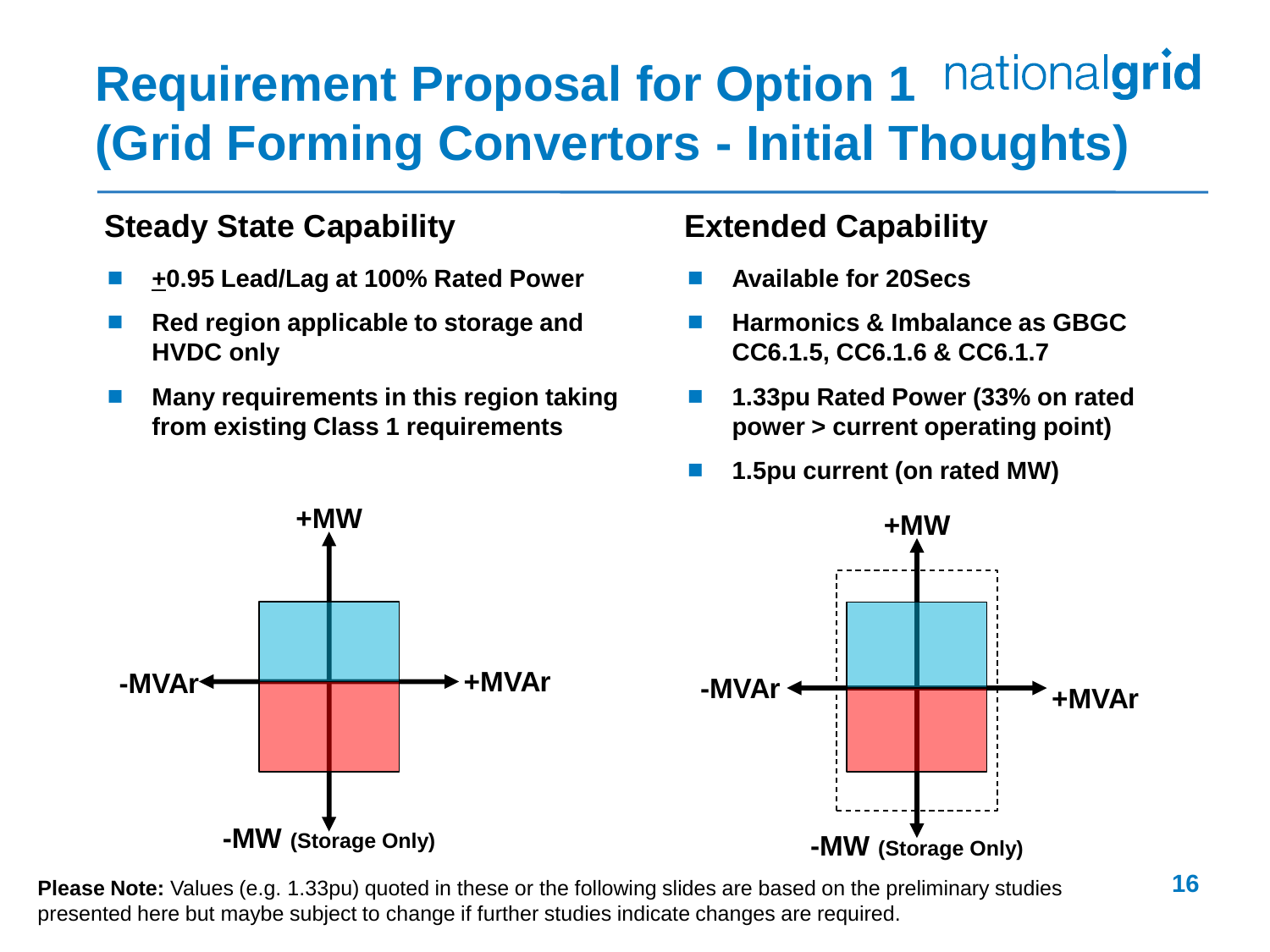### nationalgrid **Requirement Proposal for Option 1 (Grid Forming Convertors - Initial Thoughts)**

- **Should** *behave* **like a balanced 3ph voltage source behind a constant impedance over the 5Hz to 1kHz band**
- **Rate of change of frequency should be limited by an equivalent inertia of H=2 to 7s on rated power**
- **Rapid change to the phase voltages (V), frequency (F) and phase angle in the >5Hz Band are not permitted whilst the operating point remains within the extended capability zone**
- Harmonics and / or unbalanced currents will be as GB Grid Code CC6.1.5, CC6.1.6 and **CC6.1.7. If the levels stated are exceeded they may be reduced by adjusting the wave shape or phase voltages. The speed at which this occurs may depend on the level.**
- **Dynamic performance requirements similar to those for GB Grid Code Connection Conditions Appendix 6**

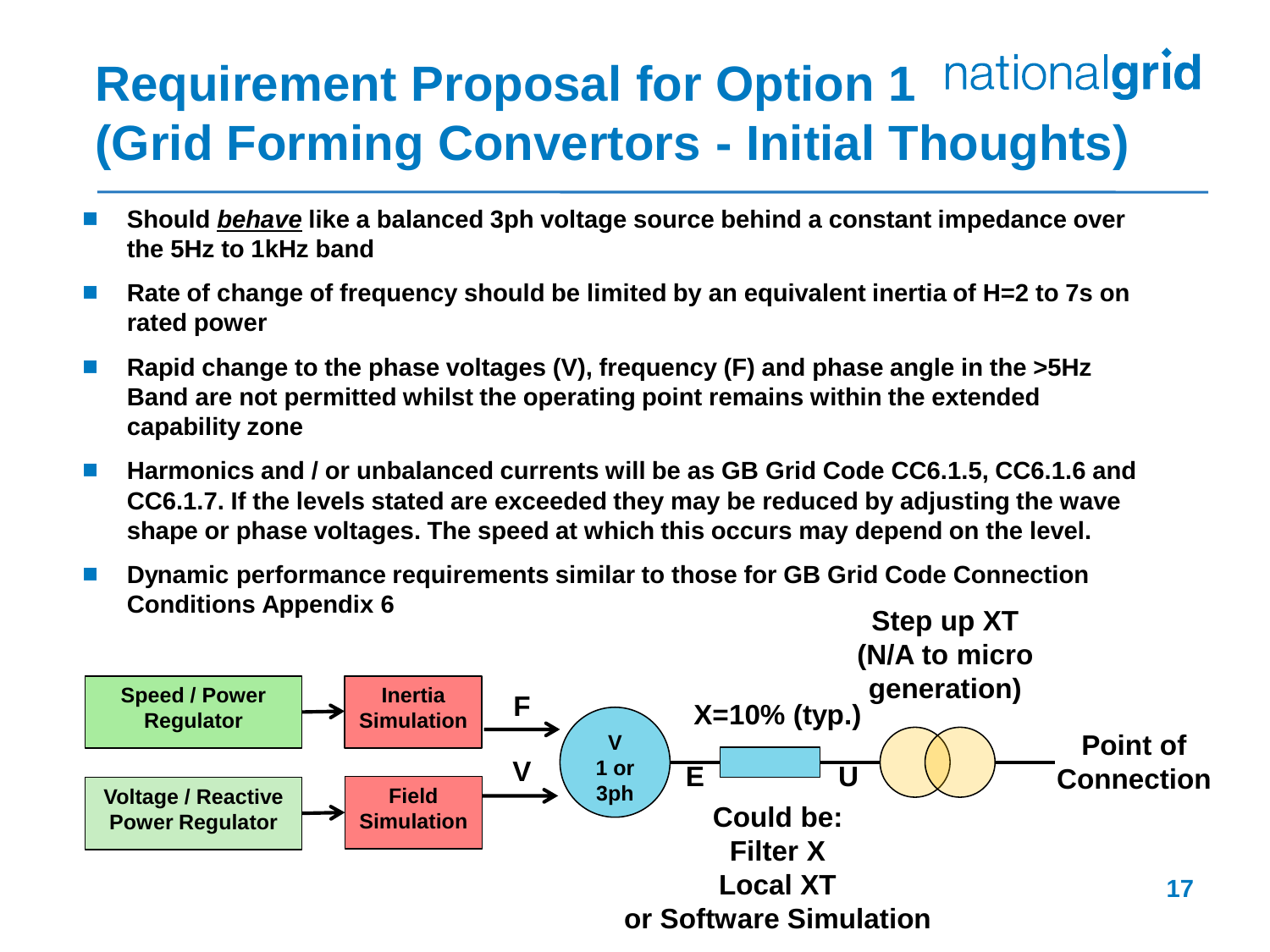# **Requirement Proposal for Option 1 nationalgrid (Grid Forming Convertors - Initial Thoughts)**

### Operation Outside Extended Zone

- If the extended capability zone is breached the device may rapidly reduce real or reactive power, volts or current by reducing pulse width, phase angle, frequency, volts etc. to bring the device back within but not below the extended rating (for 20secs) then normal rating.
- It is anticipated that operation within the extended rating would be followed by operation at less than the previous rating allowing recharging of storage and cooling of power components and that extended rating would be available again after this period. Subsequent cycles would be available on a continuous on going basis provided that on average the device has only operated at full rating.
- Fast Fault Current Injection and Fault Ride Through for Convertors is currently being discussed in Grid Code (GC0048 / GC100) RfG / HVDC Implementation formal working group and can be followed through that forum.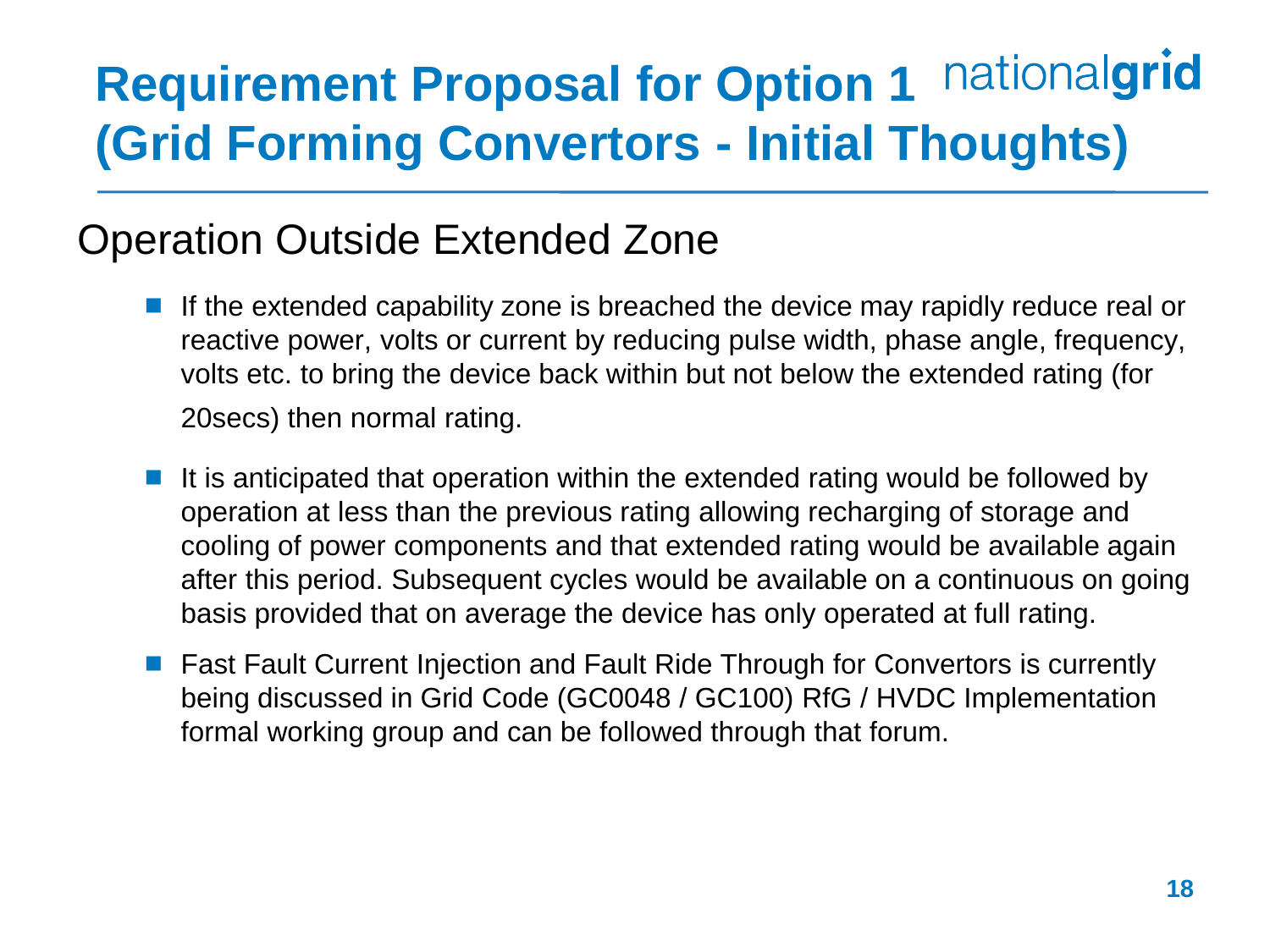# **FFCI Option 1 for RfG implementation**

Under GB RfG adoption, it is necessary to augment the existing Grid Code definition of current injection. EU RfG requirements drive more robust specification of NSG to address the trends described in the SOF:-

- SOF (System Operability Framework see National Grid website) illustrates extent of short circuit level decline and its impact upon stability, the ability of generation to ride through faults and for network protection to operate.
- Our studies illustrate the importance of new forms of replacement fault injection to support proposed fault ride through curves which address the issue today. This can be delivered by traditional convertor design choices, to ensure current injection is maximised and not out of phase but relies on a population of Grid Forming Generation.
- However, our studies also illustrate that in order to ensure that across the next 8 years the capability to support fault ride through and voltage against time performance does not degrade, grid forming capability is required from 1<sup>st</sup> January 2021 onwards. This is the "**FFCI Option 1**" requirement - requiring a short term 1.5p.u. capability and an equivalent inertia of at least 2-7MWs/MVA (for 20s) operating against the principles of VSM as discussed.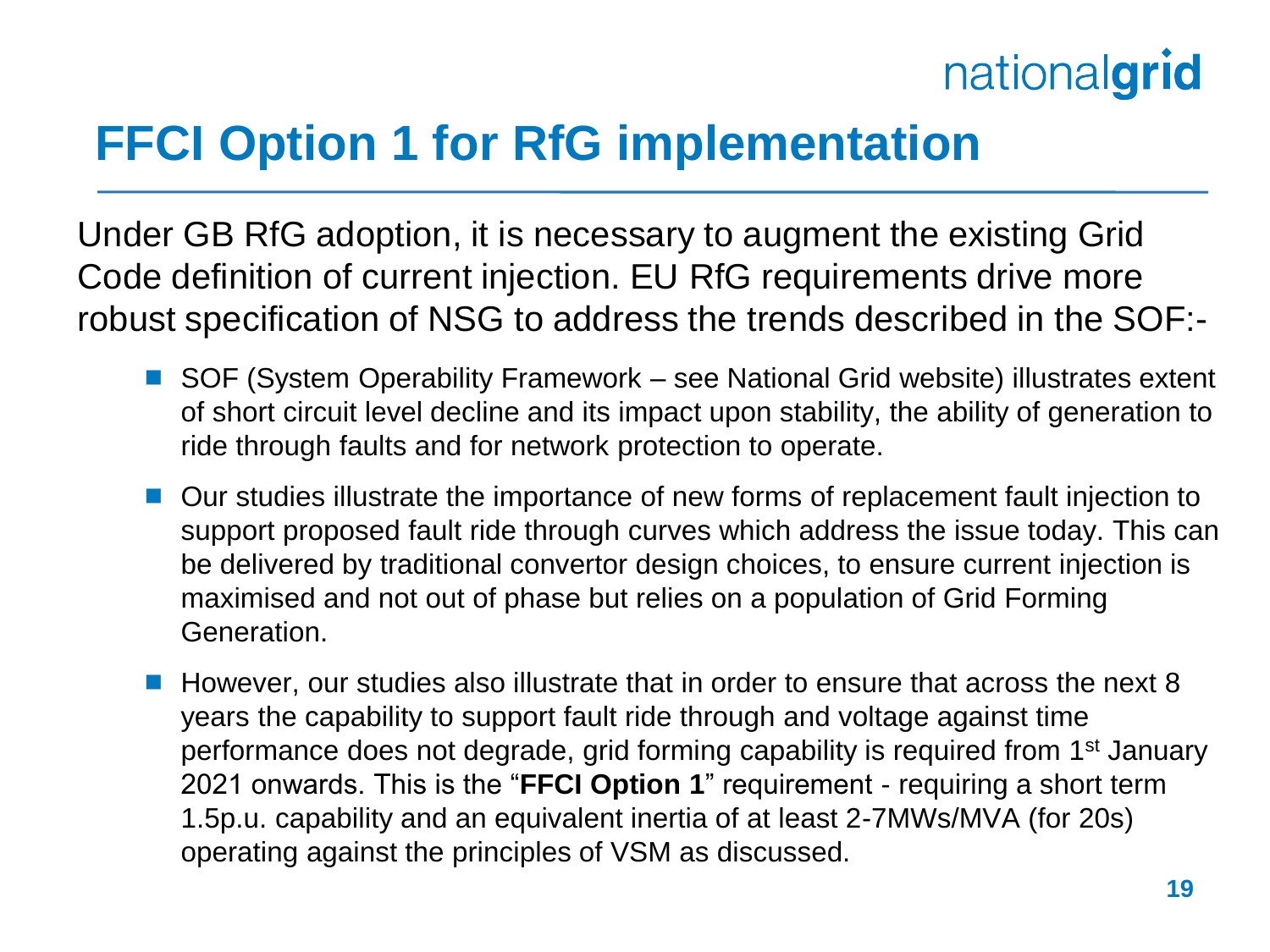### **Conclusions**

- Implementation of VSM requires additional energy source e.g. storage or operate with headroom
- A higher percentage of VSM convertors results in greater stability and reduces the additional energy / storage requirement for each VSM
- VSM is about power management on a millisecond timescale – Network operators must ensure enough resource is dispatched so that the majority of devices remain in VSM mode
- Next Step Develop VSM to proof of concept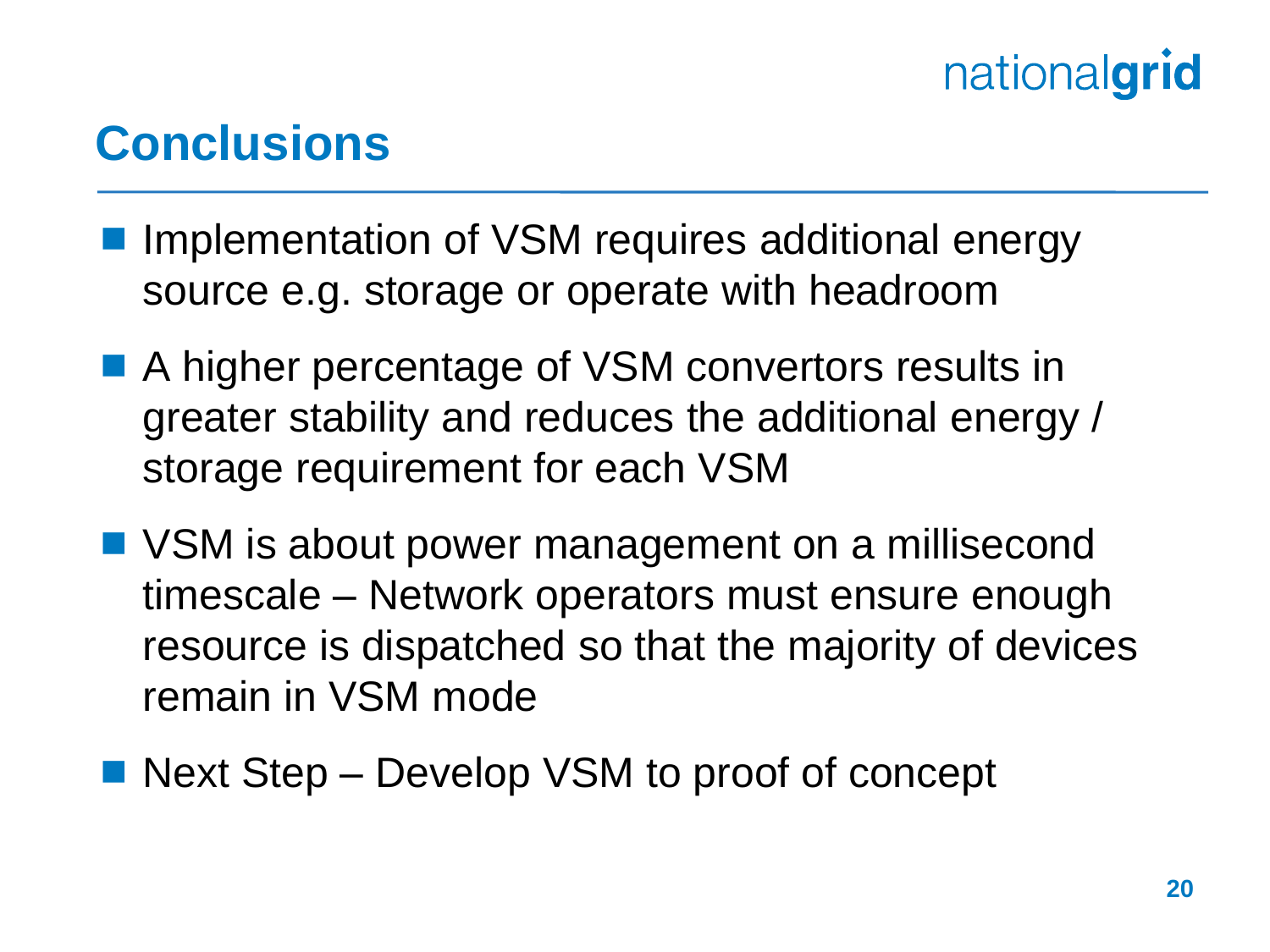### **References**

A. Roscoe, M. Yu, R. Ierna, H. Urdal, A. Dyśko, et al., " A VSM (Virtual Synchronous Machine) Convertor Control Model Suitable for RMS Studies for Resolving System Operator / Owner Challenges " in 15th Wind Integration Workshop, Vienna, 2016.

R. Ierna, A. Roscoe, M. Yu, H. Urdal, A. Dyśko, et al., "Effects of VSM Convertor Control on Penetration Limits of Non-Synchronous Generation in the GB Power System," in 15th Wind Integration Workshop, Vienna, 2016.

H. Urdal, R. Ierna, J. Zhu, C. Ivanov, A. Dahresobh, et al., "System strength considerations in a converter dominated power system," IET Renewable Power Generation, 2015.

M. Yu, A. J. Roscoe, A. Dyśko, C. D. Booth, R. Ierna, et al., "Instantaneous Penetration Level Limits of Non-Synchronous Generation in the British Power System," IET Renewable Power Generation, 2016.

M. Yu, A. Dyśko, C. Booth, A. J. Roscoe, J. Zhu, et al., "Investigations of the Constraints relating to Penetration of Non-Synchronous Generation (NSG) in Future Power Systems," in Protection, Automation & Control World Conference (PACWorld), Glasgow, UK, 2015.

M. Yu, A. Dysko, A. J. Roscoe, C. Booth, R. Ierna, et al., "Effects of Swing Equation-Based Inertial Response (SEBIR) Control on Penetration Limits of Non-Synchronous Generation in the GB Power System," in IET Renewable Power Generation (RPG), Beijing, China, 2015.

**21** M. Yu, A. J. Roscoe, C. Booth, A. Dysko, R. Ierna, et al., "Use of an Inertia-less Virtual Synchronous Machine within Future Power Networks with High Penetrations of Converters," in 19th Power Systems Computation Conference (PSCC), Genoa, Italy, 2016.